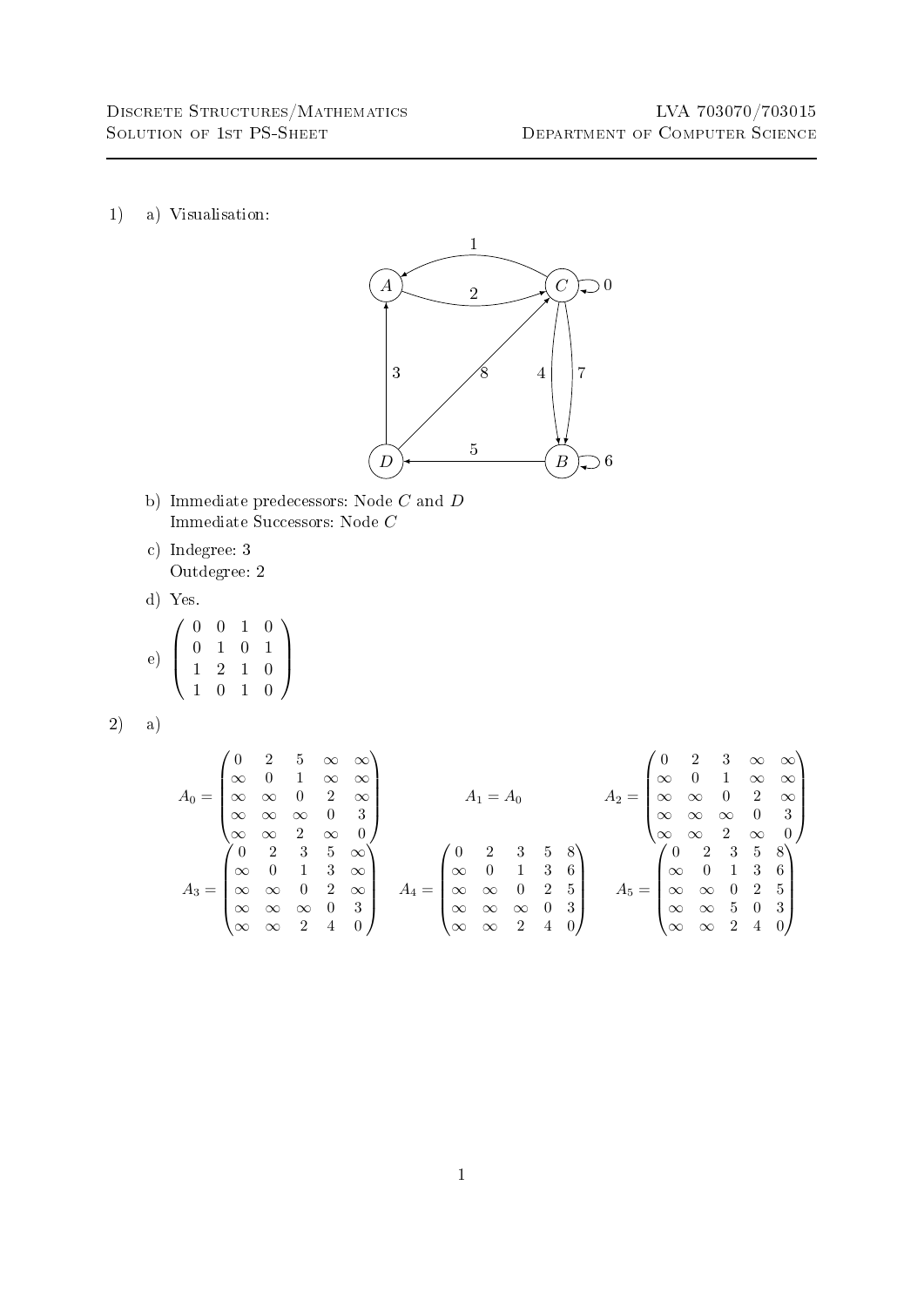b)

$$
A_0 = \begin{pmatrix} 0 & \infty & 2 & \infty & \infty \\ 3 & 0 & \infty & \infty & \infty \\ \infty & 2 & 0 & \infty & \infty \\ \infty & \infty & 1 & 0 & \infty \\ \infty & \infty & 5 & 2 & 0 \end{pmatrix} \quad A_1 = \begin{pmatrix} 0 & \infty & 2 & \infty & \infty \\ 3 & 0 & 5 & \infty & \infty \\ \infty & 2 & 0 & \infty & \infty \\ \infty & \infty & 1 & 0 & \infty \\ \infty & \infty & 5 & 2 & 0 \end{pmatrix} \quad A_2 = \begin{pmatrix} 0 & \infty & 2 & \infty & \infty \\ 3 & 0 & 5 & \infty & \infty \\ 5 & 2 & 0 & \infty & \infty \\ \infty & \infty & 1 & 0 & \infty \\ \infty & \infty & 5 & 2 & 0 \end{pmatrix}
$$

$$
A_3 = \begin{pmatrix} 0 & 4 & 2 & \infty & \infty \\ 3 & 0 & 5 & \infty & \infty \\ 3 & 0 & 5 & \infty & \infty \\ 5 & 2 & 0 & \infty & \infty \\ 6 & 3 & 1 & 0 & \infty \\ 10 & 7 & 5 & 2 & 0 \end{pmatrix} \quad A_4 = \begin{pmatrix} 0 & 4 & 2 & \infty & \infty \\ 3 & 0 & 5 & \infty & \infty \\ 3 & 0 & 5 & \infty & \infty \\ 5 & 2 & 0 & \infty & \infty \\ 6 & 3 & 1 & 0 & \infty \\ 8 & 5 & 3 & 2 & 0 \end{pmatrix} \quad A_5 = A_4
$$

- c) The matrices differ. The final matrices  $(A_5)$  contain the same numbers but in a different order. The intermediate matrices may contain different numbers. The meaning of the element  $(A_k)_{i,j}$  is the length of the shortest path from node  $v_i$  to node  $v_j$  which uses only vertices  $\{v_0, \ldots, v_{k-1}\}\$ as the inner nodes (given the vertices are denoted  $v_0, \ldots, v_4$ ).
- 3) Note: The following solution is much more formal and detailed than what is expected if you. However, since learning how to write rigorous proofs is one of the goals of the lecture, we show you this so that you learn the approach and the vocabulary involved in such proofs.
	- a) Suppose we had a cycle  $(v_1, v_2, \ldots, v_{n-1}, v_1)$ . Since G is an arborescence, there exists exactly one path from  $v_0$  to  $v_1$ . However, if we add our cycle to the end of this path, we also get a path from  $v_0$  to  $v_1$ . Since paths are, by definition, non-empty, this really is a different path, and we obtain a contradiction.
	- b) For  $1 \leq i \leq k$  let  $G_i$  be the graph consisting of all vertices reachable from  $v_i$  and the edges between them.

## The subgraphs really are subgraphs:

What we need to show: Every vertex and edge in  $G_i$  is part of  $G'$ . (i.e. the vertex  $v_0$  we deleted does not occur in any vertex or edge) Proof:

- $v_0 \notin G_i$  since otherwise we would have a cycle going from  $v_0$  to  $v_i$  and back.
- There is no edge of the form  $v \to v_0$  or  $v_0 \to v$  in  $G_i$  since that would require  $v_0$  to be reachable from  $v_i$ , giving us a cycle.

## Disjointness of vertices:

What we need to show: No vertex is in two of the  $G_i$ .

*Proof:* Suppose a vertex v were both in  $G_i$  and  $G_j$  with  $i \neq j$ . Then there is one path from  $v_i$  to v in  $G_i$  and one from  $v_j$  to v in  $G_j$ , leading two two different paths from  $v_0$  to  $v$  in  $G$ .

## The subgraphs span G:

What we need to show: Every vertex and edge of  $G'$  is in one of the  $G_i$ . Proof:

- Let v be a vertex of  $G'$ . There is a path from  $v_0$  to v in G. That path is non-empty and its first edge must be of the shape  $(v_0, v_i)$  for  $1 \le i \le k$  and thus v is reachable from  $v_i$ .
- Let  $v \to v'$  be an edge of G'. As we have just shown, there is a path  $v_i \to \ldots \to v$  in some  $G_i$  and thus  $v'$  is reachable from  $v_i$  and thus the edge  $(v, v')$  is also in  $G_i$ .